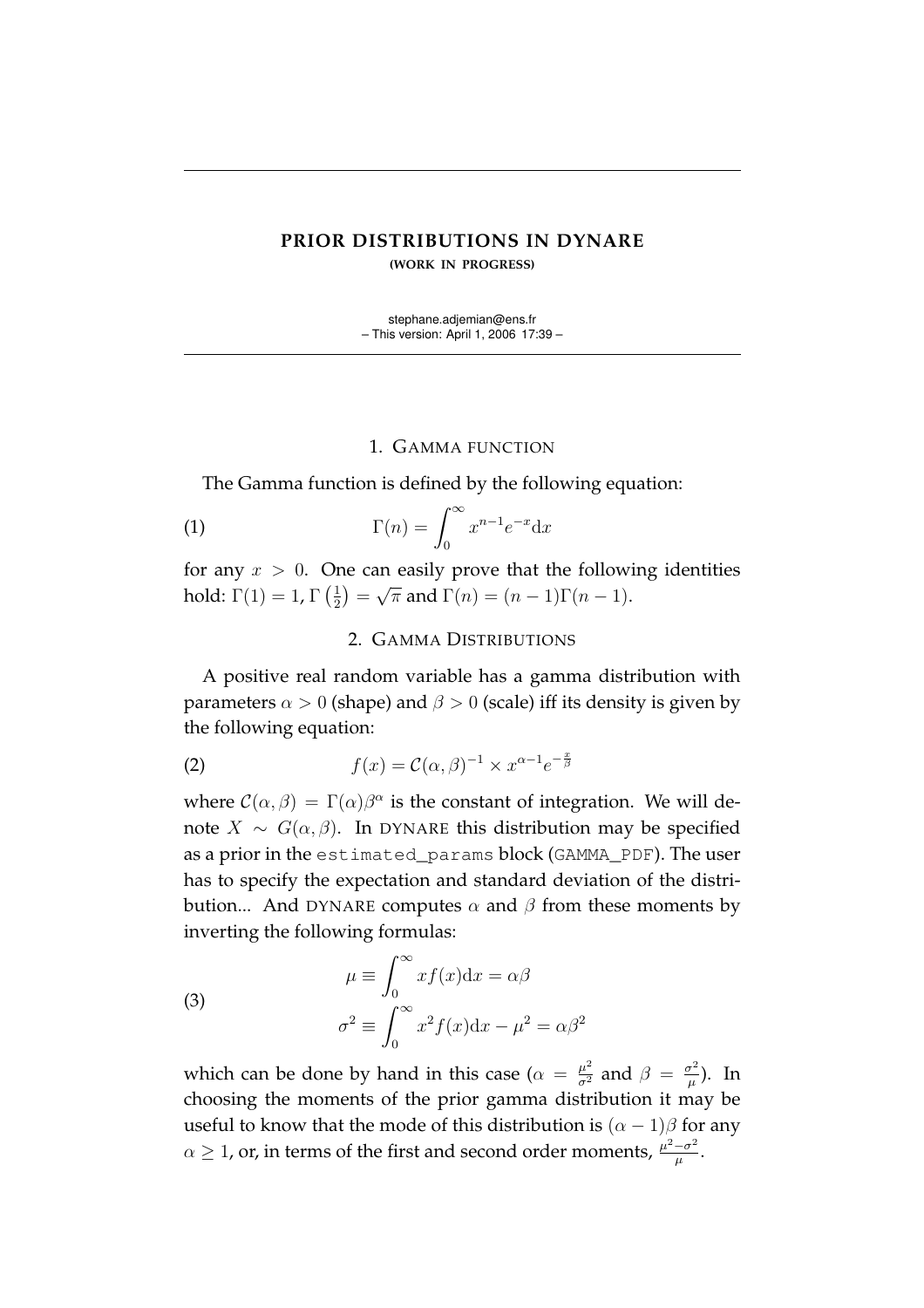2.1. **Gamma type 2 & 1 distributions.** Let  $X > 0$  be a real random variable with a gamma distribution parametrized by a shape  $\frac{\nu}{2} > 0$ and scale  $\frac{2}{s} > 0$ . We will denote  $X \sim G_2(\nu, s) \equiv G\left(\frac{\nu}{2}\right)$  $\frac{\nu}{2}, \frac{2}{s}$  $(s) \equiv G\left(\frac{\nu}{2}, \frac{2}{s}\right)$  and say that X has a gamma-2 distribution. Let  $Y = \sqrt{X}$ , we say that Y has a gamma-1 distribution and denote  $Y \sim G_1(\nu, s)$ . These distribution are not implemented in DYNARE, but can be easily built from the gamma distribution. The density of the gamma-2 distribution is easily obtained from density of the gamma distribution. The first two moments of the gamma-2 distribution are directly obtained from equations (3). The density of the gamma-1 distribution is defined as follows:  $\overline{a}$  $\overline{a}$ 

$$
f_Y(y) = f_X(h^{-1}(y)) \times \left| \frac{d}{dy} h^{-1}(y) \right|
$$

where  $h(x) \equiv$ √  $\overline{x}$  and  $f_X$  denotes the density of the gamma-2 distribution:  $\overline{a}$  $\sqrt{-1}$ 

$$
f_X(x) = C\left(\frac{\nu}{2}, \frac{2}{s}\right)^{-1} \times x^{\frac{\nu}{2}-1}e^{-\frac{sx}{2}}
$$

Substituting  $f_X$  and the  $h^{-1}$  into the definition of  $f_Y$ , we get:

$$
f_Y(y) = C\left(\frac{\nu}{2}, \frac{2}{s}\right)^{-1} \times y^{\nu - 2} e^{-\frac{sy^2}{2}} \times \left|\frac{d}{dy}y^2\right|
$$

$$
\Leftrightarrow f_Y(y) = 2C\left(\frac{\nu}{2}, \frac{2}{s}\right)^{-1} y^{\nu - 2} e^{-\frac{sy^2}{2}}y
$$

so that:

(4) 
$$
f_Y(y) = \widetilde{C}\left(\frac{\nu}{2}, \frac{2}{s}\right)^{-1} y^{\nu - 1} e^{-\frac{s}{2}y^2}
$$

where  $\mathcal{C}(\alpha, \beta) = \mathcal{C}(\alpha, \beta)/2$  is the constant of integration. The expectation of this distribution is defined by:

$$
\mu = \widetilde{C} \left(\frac{\nu}{2}, \frac{2}{s}\right)^{-1} \int_0^\infty y^\nu e^{-\frac{s}{2}y^2} dy
$$

$$
= C \left(\frac{\nu}{2}, \frac{2}{s}\right)^{-1} \int_0^\infty x^{\frac{\nu}{2} - \frac{1}{2}} e^{-\frac{s}{2}x} dx
$$

$$
= \frac{\Gamma\left(\frac{\nu}{2} + \frac{1}{2}\right) \left(\frac{2}{s}\right)^{\frac{\nu}{2} + \frac{1}{2}}}{\Gamma\left(\frac{\nu}{2}\right) \left(\frac{2}{s}\right)^{\frac{\nu}{2}}}
$$

So that

(5) 
$$
\mu = \sqrt{\frac{2}{s}} \frac{\Gamma\left(\frac{\nu+1}{2}\right)}{\Gamma\left(\frac{\nu}{2}\right)}
$$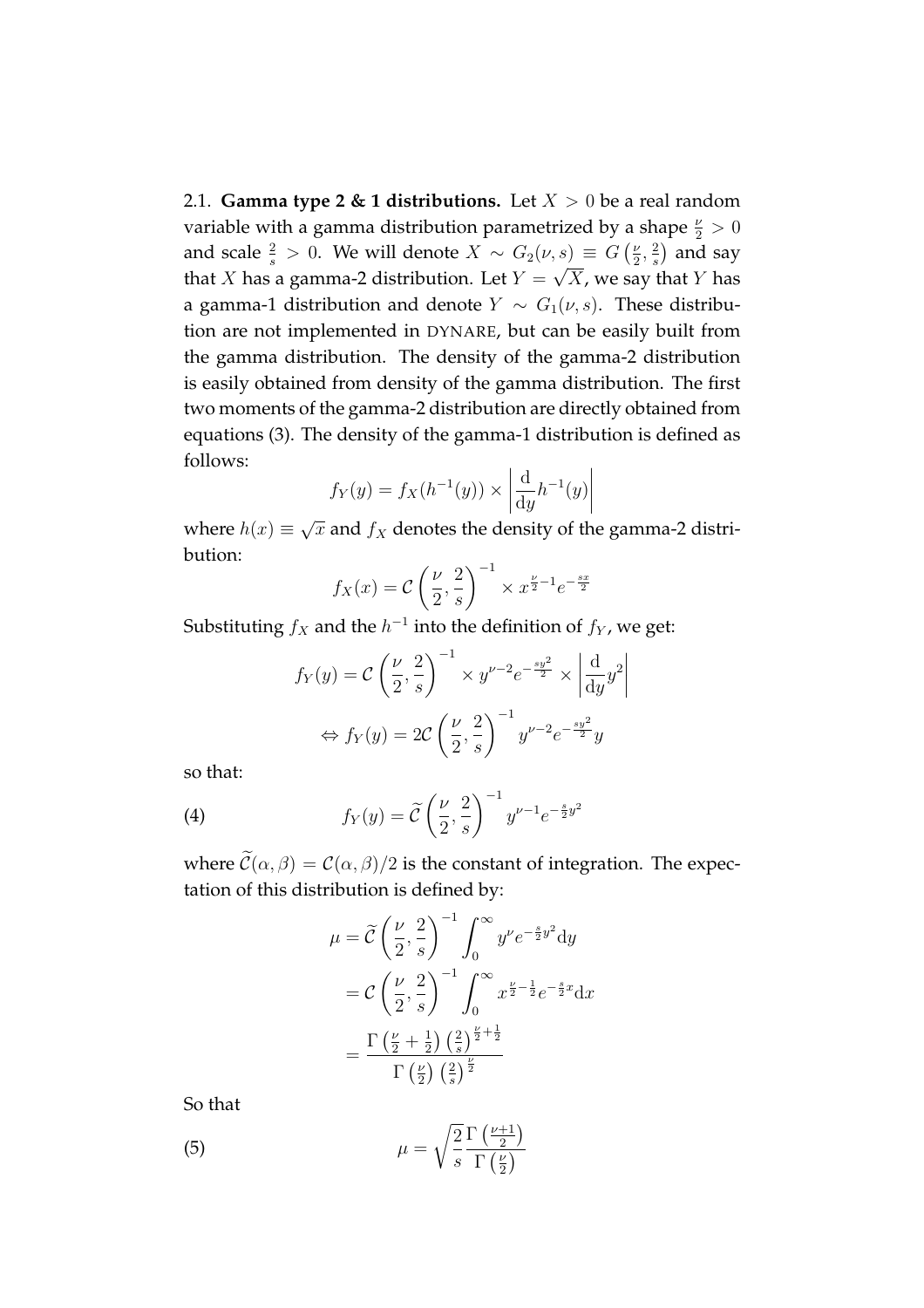and the variance is given by:

$$
\sigma^2 = \frac{\nu}{s} - \mu^2
$$

2.2. **Chi-squared and Exponential distributions.** A number of distributions may be defined as special cases of the Gamma distribution. A chi-squared distribution with  $\nu$  degrees of freedom,  $\chi^2(\nu)$ , is a gamma distribution:  $G$ νι<br>*(ν*  $\frac{\nu}{2}$ , 2 µ<br>∖ . The chi-squared prior is not implemented in DYNARE but obviously the user can obtain it by carefully choosing the expectation and variance of the gamma prior (that is, by setting  $\mu = \nu$  and  $\sigma^2 = 2\nu$ ). As long as the variance is twice the expectation, the prior is a chi-squared distribution. An exponential distribution with expectation  $\lambda^{-1}$ ,  $\xi(\lambda)$ , is also a gamma distribution:  $G\left(1,\frac{1}{\lambda}\right)$  $\frac{1}{\lambda}$ ). Again the exponential prior is not implemented in DYNARE but is obtained from the gamma distribution as long as the prior expectation is the squared root of the prior variance. As a consequence, by using the gamma prior and setting  $\mu = \sigma$  the user chooses a distribution whose mode is zero.

2.3. **Shifted gamma distribution.** The support of the gamma distribution is usually the positive real line. In DYNARE the user has the possibility to shift the support of this distribution. This may be useful, for instance, if someone wants to estimate the elasticity of substitution of a CES production function with the belief that this elasticity has to be greater than one (Cobb-Douglas technology). The density is then defined with three parameters  $\alpha > 0$  (shape),  $\beta > 0$  (scale) and  $\delta$  (location, the lower bound of the distribution's support):

(7) 
$$
f(x) = \mathcal{C}(\alpha, \beta)^{-1} \times (x - \delta)^{\alpha - 1} e^{-\frac{x - \delta}{\beta}}
$$

where the constant of integration is defined as before. Obviously this shift affects the first moment ( $\mu = \delta + \alpha \beta$ ).

## 3. INVERTED GAMMA DISTRIBUTION

Let  $X$  be a gamma distributed random variable with shape parameter  $\alpha > 0$  and scale parameter  $\beta > 0$ . Then  $Z = X^{-1}$  is said to be inverted gamma distributed,  $Z \sim IG(\alpha, \beta)$ , and one can show that the density of this random variable is defined by:

(8) 
$$
f(z) = C(\alpha, \beta)^{-1} \times z^{-\alpha - 1} e^{-\frac{1}{\beta z}}
$$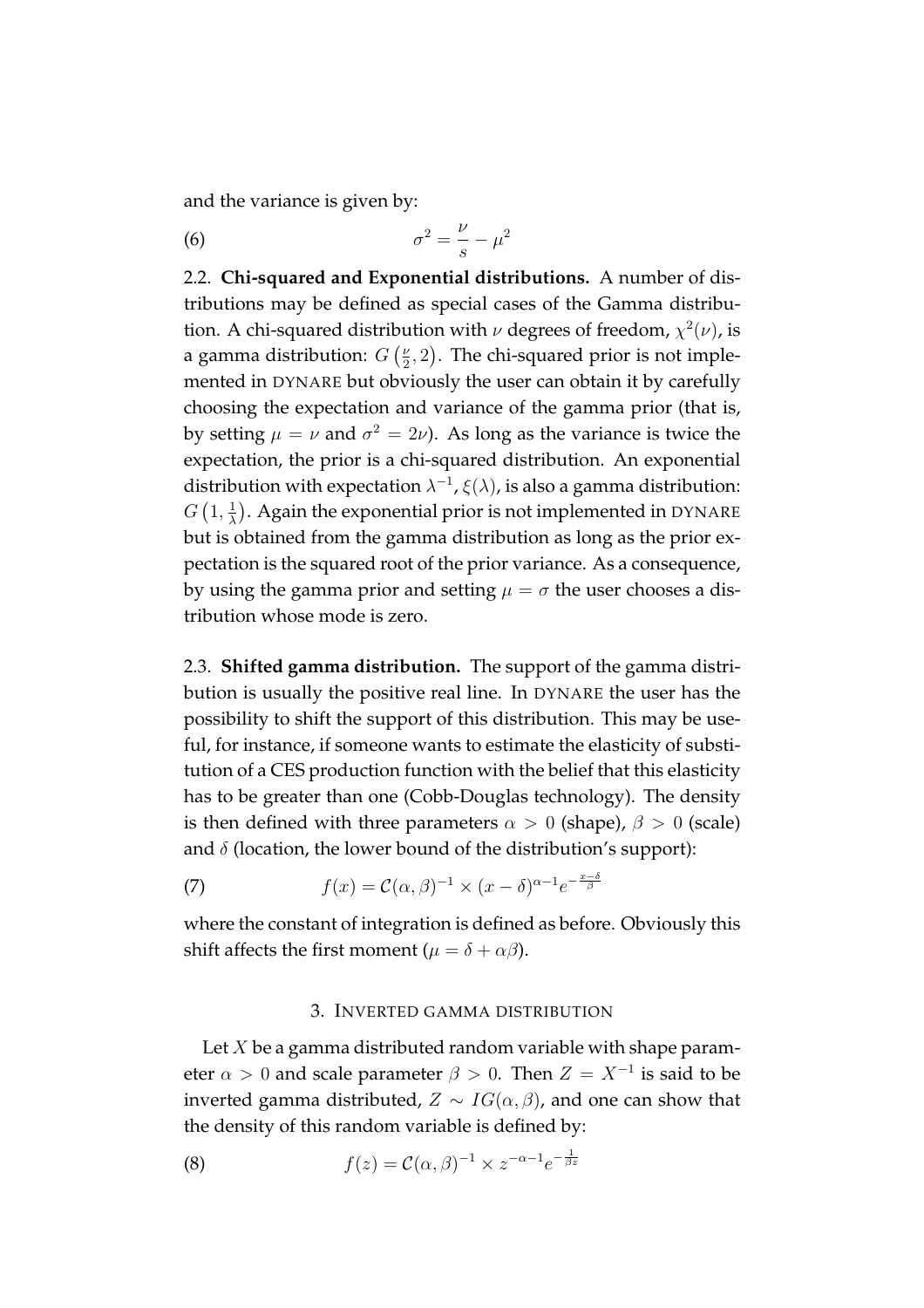where  $\mathcal{C}(\alpha, \beta) = \Gamma(\alpha)\beta^{\alpha}$  is the constant of integration.

*Proof.* Let  $f_X$  denote the density of the gamma distribution and define  $h(x) = \frac{1}{x}$ . The density of the inverted gamma distribution is defined as follows:  $\overline{a}$  $\overline{a}$ 

$$
f_Z(z) = f_X(h^{-1}(z)) \times \left| \frac{d}{dz} h^{-1}(z) \right|
$$
  
=  $C(\alpha, \beta)^{-1} \times z^{-\alpha+1} e^{-\frac{1}{\beta z}} \times \left| \frac{d}{dz} \frac{1}{z} \right|$   
=  $C(\alpha, \beta)^{-1} \times z^{-\alpha-1} e^{-\frac{1}{\beta z}}$ 

 $\Box$ 

The expectation and variance are given by :

(9) 
$$
\mu = \frac{1}{\beta(\alpha - 1)}
$$

$$
\sigma^2 = \frac{1}{\beta^2(\alpha - 1)^2(\alpha - 2)} \quad \text{for any } \alpha \ge 2
$$

This system of equations can be solved for the shape and scale parameters:

 $\sim$ 

(10)  
\n
$$
\alpha = 2 + \frac{\mu^2}{\sigma^2}
$$
\n
$$
\beta = \frac{1}{\mu \left[1 + \frac{\mu^2}{\sigma^2}\right]}
$$

This distribution is not implemented in DYNARE. Finally the mode of this distribution is given by  $\frac{1}{\beta(\alpha+1)}$  and is always strictly positive.

3.1. **Inverted gamma-2 and gamma-1 distributions.** Let  $X > 0$  be a real random variable with a gamma-2 distribution,  $X \sim G$ ν<br>(ν  $\frac{\nu}{2}, \frac{2}{s}$ s  $\tilde{\zeta}$ .  $Y = X^{-1}$  is said to have an inverted gamma-2 distribution  $Y \sim$  $IG_2(\nu, s)$ . From equation (8), the density is given by:

(11) 
$$
f(y) = C \left(\frac{\nu}{2}, \frac{2}{s}\right)^{-1} \times y^{-\frac{\nu}{2}-1} e^{-\frac{s}{2y}}
$$

and from equation (9) we obtain the first two moments:

(12) 
$$
\mu = \frac{s}{\nu - 2}
$$

$$
\sigma^2 = \frac{2\mu^2}{\nu - 4}
$$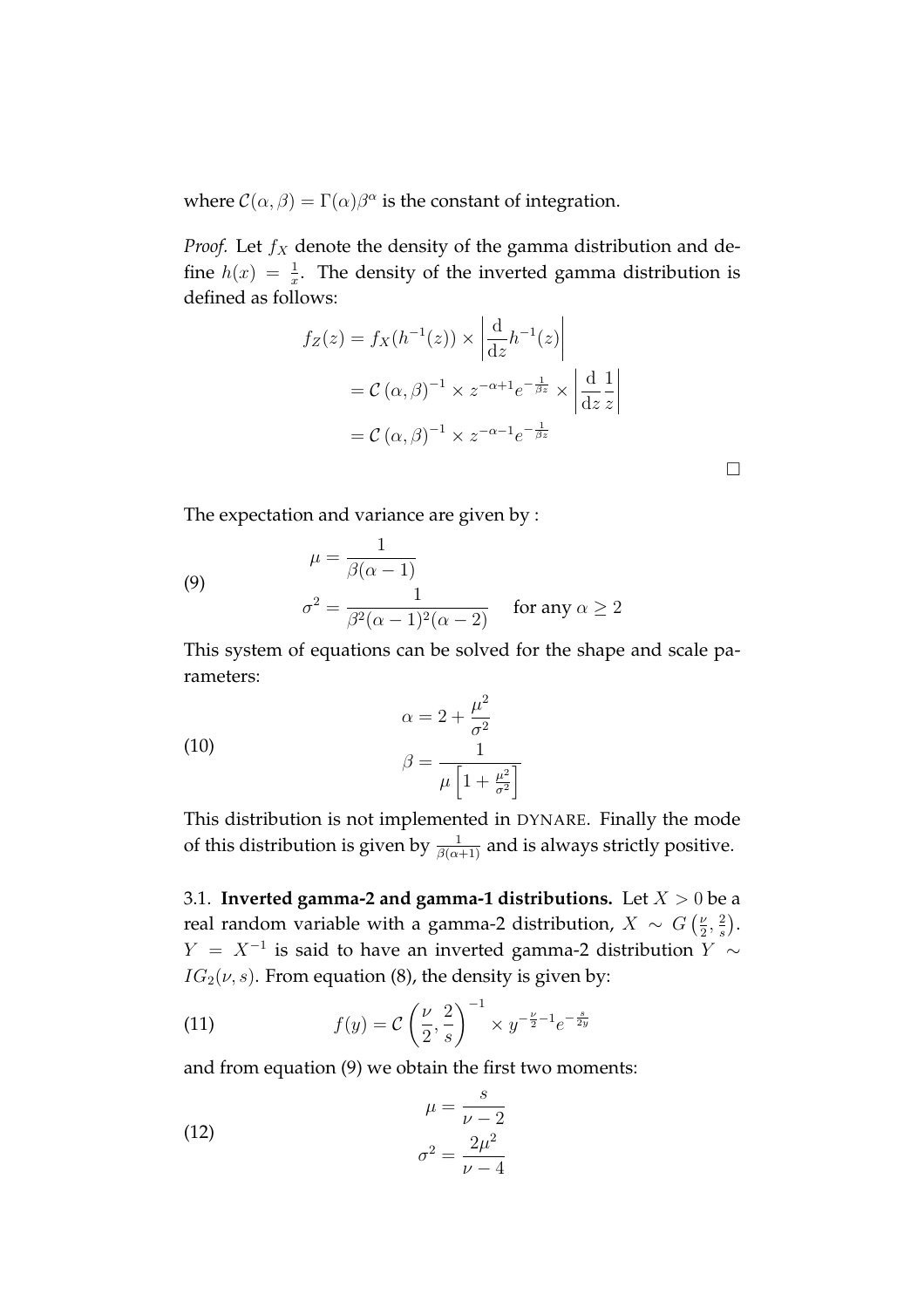The inverted gamma-2 distribution is implemented in DYNARE as a prior (INV\_GAMMA2\_PDF). The user has to specify  $\mu$  and  $\sigma$ , and DYNARE solves system (12) for the scale and shape parameters:

(13)  

$$
s = 2\mu \left(1 + \frac{\mu^2}{\sigma^2}\right)
$$

$$
\nu = 2\left(2 + \frac{\mu^2}{\sigma^2}\right)
$$

The mode of this distribution is  $\frac{s}{\nu+2} > 0$ . Note that if someone wishes to use an inverted gamma distribution as a prior, then he should use the INV\_GAMMA2\_PDF word in the <code>estimated\_params</code> block $^1$ . This distribution is often used as a prior for the variance of a structural shock or measurement error. In practice we instead usually define the priors over standard deviations<sup>2</sup>, that is over the square root of the variance. This motivates the definition of the inverted gamma-1 distribution. Let Let  $X > 0$  be a real random variable with a gamma-1 distribution,  $X \sim G_1(\nu, s)$ .  $Y = X^{-1}$  is said to have an inverted gamma-1 distribution  $Y ∼ IG_1(v, s)$ . The density is given by:

(14) 
$$
f(y) = \widetilde{C}\left(\frac{\nu}{2}, \frac{2}{s}\right)^{-1} y^{-\nu - 1} e^{-\frac{s}{2y^2}}
$$

*Proof.* Let  $f_X$  denote the density of the gamma-1 distribution and define  $h(x) = 1/x$ . The density of the inverted gamma-1 distribution is defined as follows:  $\overline{a}$  $\overline{a}$ 

$$
f_Y(y) = f_X(h^{-1}(y)) \times \left| \frac{d}{dy} h^{-1}(y) \right|
$$
  
=  $\widetilde{C} \left( \frac{\nu}{2}, \frac{2}{s} \right)^{-1} y^{-\nu+1} e^{-\frac{s}{2y^2}} \frac{1}{y^2}$   
=  $\widetilde{C} \left( \frac{\nu}{2}, \frac{2}{s} \right)^{-1} y^{-\nu-1} e^{-\frac{s}{2y^2}}$ 

<sup>&</sup>lt;sup>1</sup>The only difference between an inverted gamma distribution and the inverted gamma-2 distribution is in the definition of the shape and scale parameters. Because the distributions are defined from the first and second moments, this difference does not matter.

 $2$ It is the only way with DYNARE.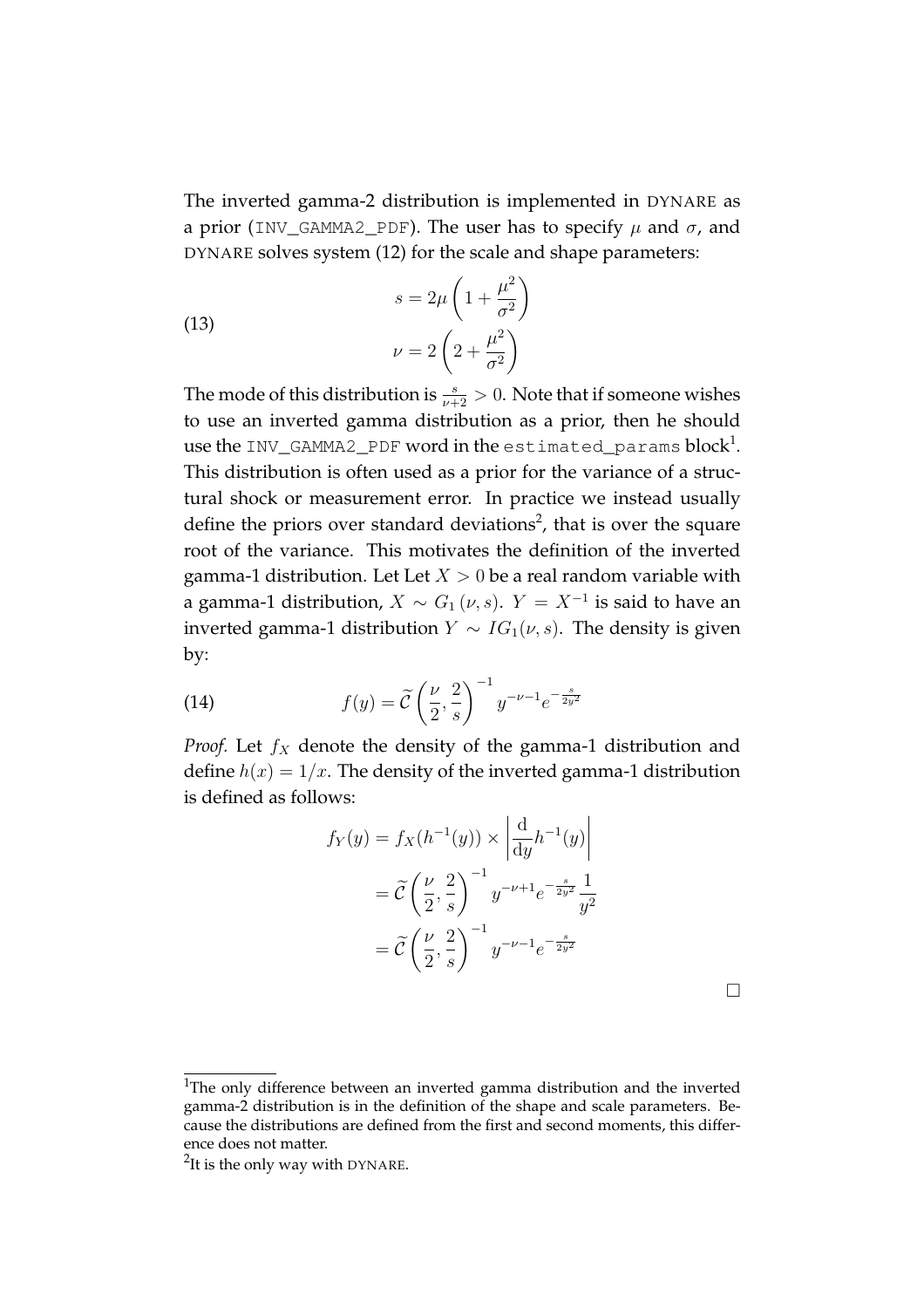Expectation and variance are defined by

(15) 
$$
\mu = \sqrt{\frac{s}{2}} \frac{\Gamma\left(\frac{\nu - 1}{2}\right)}{\Gamma\left(\frac{\nu}{2}\right)}
$$

$$
\sigma^2 = \frac{s}{\nu - 2} - \mu^2
$$

*Proof.* The first moment is defined by:

$$
\mu = \tilde{C} \left(\frac{\nu}{2}, \frac{2}{s}\right)^{-1} \int_0^\infty yy^{-\nu - 1} e^{-\frac{s}{2y^2}} dy
$$
  
\n
$$
= \tilde{C} \left(\frac{\nu}{2}, \frac{2}{s}\right)^{-1} \frac{1}{2} \int_0^\infty x^{\frac{\nu}{2} - \frac{1}{2} - 1} e^{-\frac{s}{2}x} dx
$$
  
\n
$$
= C \left(\frac{\nu}{2}, \frac{2}{s}\right)^{-1} \int_0^\infty x^{\frac{\nu - 1}{2} - 1} e^{-\frac{s}{2}x} dx
$$
  
\n
$$
= \frac{\Gamma\left(\frac{\nu - 1}{2}\right) \left(\frac{2}{s}\right)^{\frac{\nu - 1}{2}}}{\Gamma\left(\frac{\nu}{2}\right) \left(\frac{2}{s}\right)^{\frac{\nu}{2}}}
$$
  
\n
$$
= \sqrt{\frac{s}{2} \Gamma\left(\frac{\nu - 1}{2}\right)}
$$

The second un-centered moment is defined by:

$$
\mathbb{E}[Y^2] = \tilde{C} \left(\frac{\nu}{2}, \frac{2}{s}\right)^{-1} \int_0^\infty y^2 y^{-\nu - 1} e^{-\frac{s}{2y^2}} dy
$$
  
\n
$$
= \tilde{C} \left(\frac{\nu}{2}, \frac{2}{s}\right)^{-1} \int_0^\infty y^{-\nu + 1} e^{-\frac{s}{2y^2}} dy
$$
  
\n
$$
= \tilde{C} \left(\frac{\nu}{2}, \frac{2}{s}\right)^{-1} \frac{1}{2} \int_0^\infty x^{\frac{\nu}{2} - 2} e^{-\frac{s}{2}x} dx
$$
  
\n
$$
= \frac{\Gamma\left(\frac{\nu}{2} - 1\right) \left(\frac{2}{s}\right)^{\frac{\nu}{2} - 1}}{\Gamma\left(\frac{\nu}{2}\right) \left(\frac{2}{s}\right)^{\frac{\nu}{2}}}
$$
  
\n
$$
= \frac{s}{2} \frac{\Gamma\left(\frac{\nu - 2}{2}\right)}{\frac{\nu - 2}{2} \Gamma\left(\frac{\nu - 2}{2}\right)}
$$
  
\n
$$
= \frac{s}{\nu - 2}
$$

So that  $\sigma^2 = \frac{s}{\nu-2} - \mu^2$ 

The inverted gamma-1 distribution is implemented in DYNARE as a prior (INV\_GAMMA1\_PDF or INV\_GAMMA\_PDF). The user has to specify  $\mu$  and  $\sigma$ , and DYNARE solves system (15) for the scale and shape parameters. There is no closed form solution in this case, a

. The contract of the contract of the contract of  $\Box$